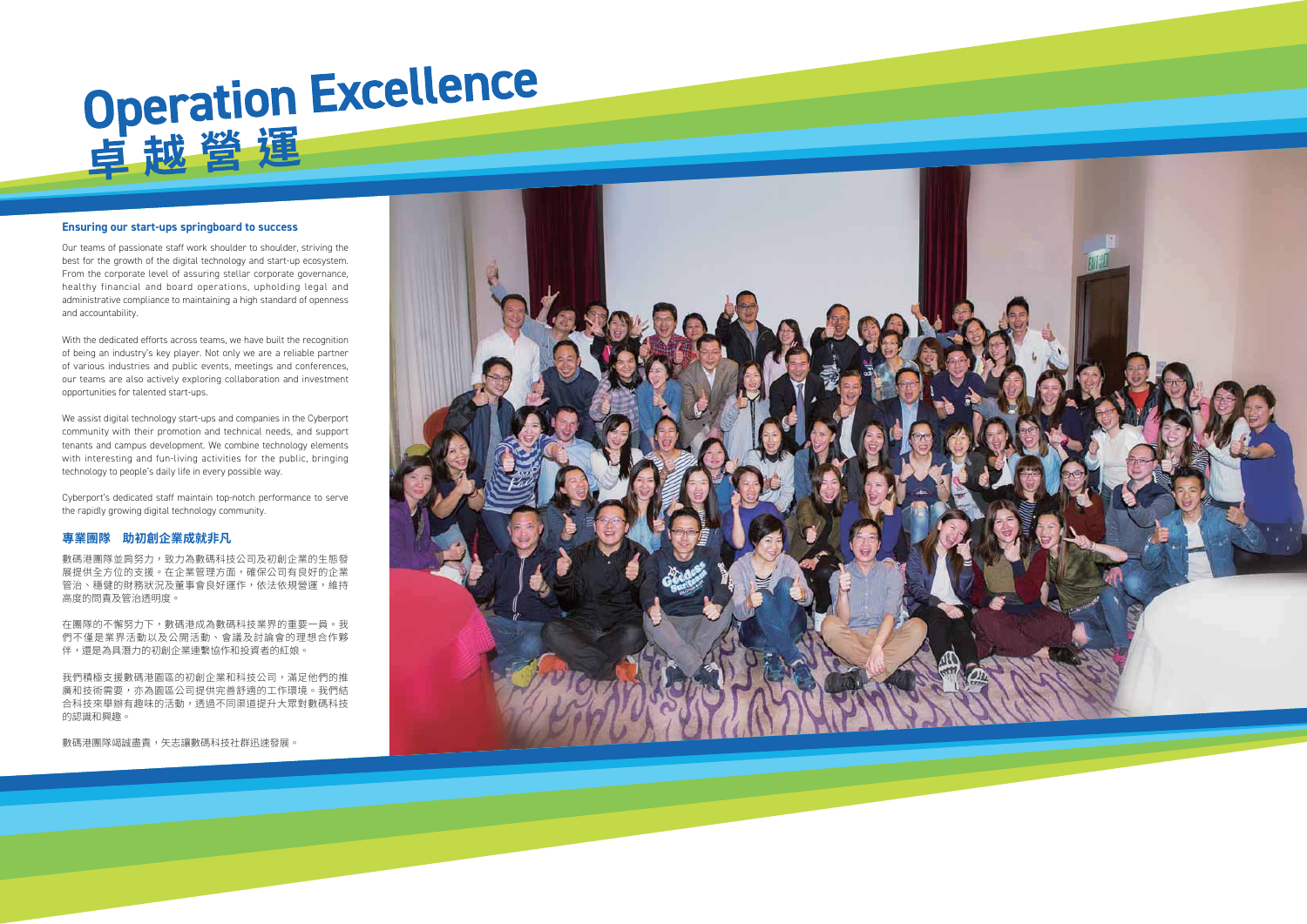companies choose our venues to host meetings, conferences, and events, such as Accenture's FinTech Innovation Lab Asia-Pacific, Blockchain Strategies for Business, IngDan i.Future Competition 2016, Lenovo Accelerator TOP TEN program and Singularity University Master Class. Cyberport itself also organises many key industry events year-round, often times conducted across borders and engages people who cannot attend in person. In 2016/17, we upgraded audio visual facilities in our Conference & Exhibition Centre, including installing Ultra HD LED display walls for multi–media display and procured new stage lighting to enhance our capability to host different functions and events.



# **Operation Excellence** 卓越營運

Our new Smart-Space FinTech, opened in December 2016, has greatly enhanced our capacity to serve the growing number of FinTech start-ups in Hong Kong. The new space of 35,000 sq.ft. has been equipped with the most advanced AV equipment. These include a new Smart Board and webbased virtual meeting room for multi-location collaboration, 4K-ready video infrastructure, and broadcast-grade IPTV, which allows distributing live content to the entire Cyberport campus and beyond.

Including this new Smart-Space, Cyberport has co-working space of over 122,000 sq. ft. of floor area; a vibrant and innovative environment where like-minded digital technology entrepreneurs can come together and create impactful solutions.

和公司均會選擇我們的場地舉辦會議、大型 論壇及活動,例如埃森哲在數碼港舉辦第 三屆「亞太區金融技術創新實驗室」、「區塊 鏈業務策略論壇」、「硬蛋i未來大賽2016」、 「聯想全球TOP TEN計劃」及奇點大學大師 班。數碼港本身也舉辦很多重要的行業活 動,當中不少活動更是橫跨不同國界進行, 讓未能親身到現場的人士也能參與其中。在 2016/17年度,我們提升了會議及展覽中心 的影音設備, 句括安裝超高清LFD顯示牆用 作多媒體展示,亦添置新的舞台燈光設備, 以提升我們舉辦不同會議及活動的質素。

全新的Smart-Space FinTech於2016年12月 開幕,以配合香港日益漸大的金融科技初 創企業社羣。3萬5千平方呎的Smart-Space FinTech配備了最先進的影音設備,包括新 的智能白板和網絡虚擬會議室,方便用家 進行跨地域會議;也配備了4K視頻基礎設 施和廣播級數的網絡電視,可實時將影像 直播到整個數碼港園區以至世界各地。

包括新的Smart-Space在內,數碼港共有超 過12萬2千平方呎樓面面積的共享工作空 間;這個充滿活力和創意無限的氛圍,讓 志同道合的數碼科技創業家聚首一堂,創 造出具影響力的解決方案。

### **A Healthy and Sustainable Campus Environment**

Cyberport covers an expansive amount of facilities, and we strive to provide healthy, sustainable environments to all our users across our vast campus of over 1,000,000 sq. ft.. The guardians of the campus, our Campus Management team and our facilities management office, keep our campus safe and well maintained. Cyberport is a supporter of the "Energy Saving Charter 2016", in which we pledge to actively maintain indoor air temperature and quality, control the eco-friendliness of materials and solvents used by tenants, and monitor energy consumption across the Cyberport premise. To this end, we introduced the Intelligent Building Management System to control air temperature and air flow.

Thanks to the efforts of the Technical Services Team, Cyberport received industry recognition with Excellent Class awards for all Cyberport office buildings and The Arcade in the Indoor Air Quality Certificate Award.

### **一個健康及可持續發展的園區環境**

數碼港提供最完善的設施,在超過100萬平 方呎的龐大園區,為全體用戶提供健康及可 持續發展的環境。我們的設施及園區管理 團隊竭力保持園區的安全,並確保得到完 善的管理。數碼港支持「室內溫度節能約章 2016」,並承諾盡最大努力保持室內空氣溫 度和質量,要求租戶使用對生態環境友好的 物料和溶劑,同時監測數碼港社區內耗用能 源的情況。為此,我們更推出了智能樓宇管 理系統,來監察空氣溫度和空氣流通。

有賴建築工程團隊的努力,數碼港的辦公 大樓及商場均取得室內空氣質素檢定證書 (卓越級),努力獲專業肯定。

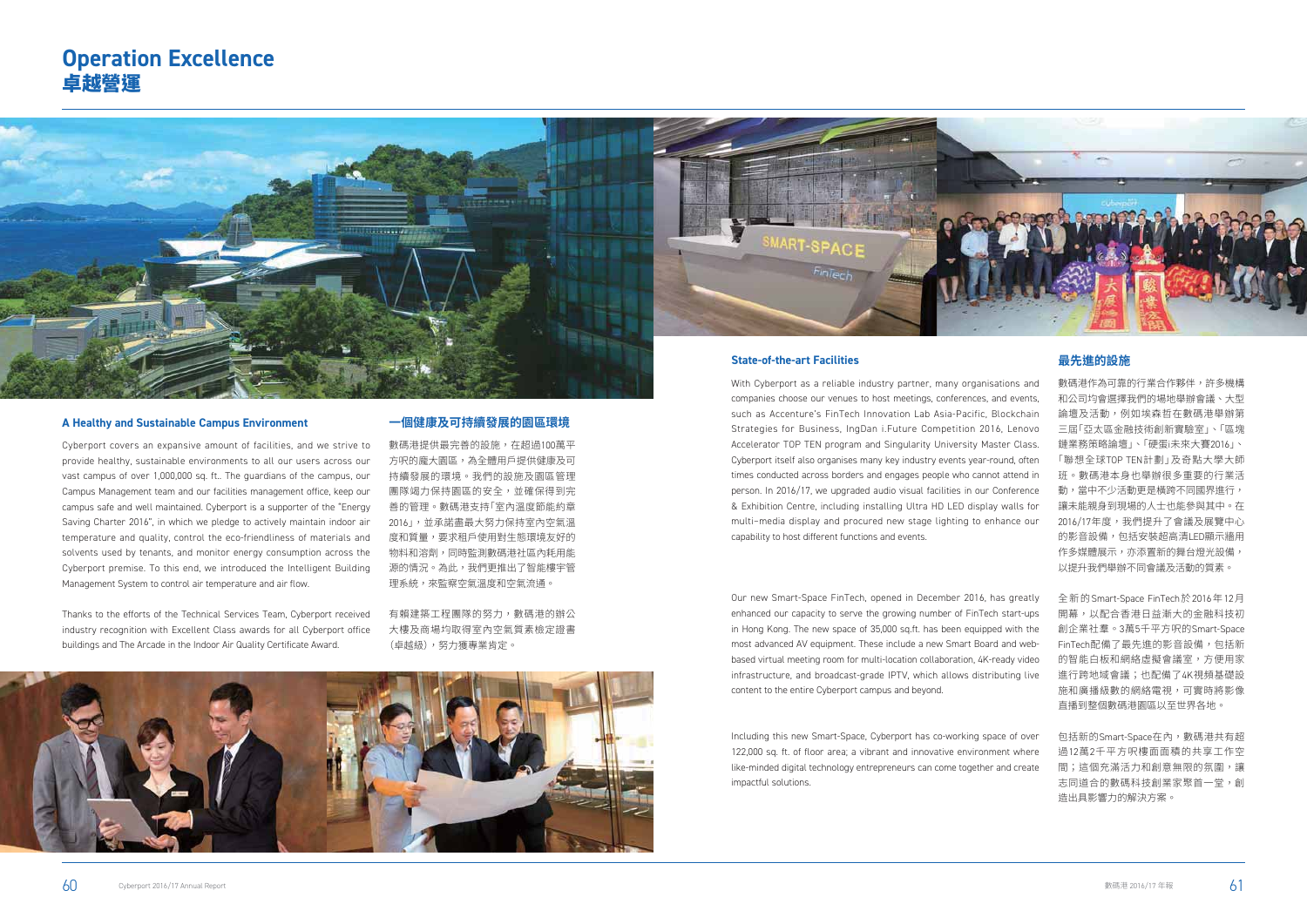### **Talent Development**

We believe that praise and recognition are essential in a workplace, and that appreciation is a fundamental need along one's career development path. Every year, our Human Resources Team organises a series of staff engagement and team-building activities for our colleagues to foster cross– team collaboration. During the year, with the aim of reinforcing staff engagement, we organised fun-filled events that gave colleagues opportunities to show each other recognition, strengthen team spirit, and build trust for cross– team collaboration.

For example, at an annual team building activity, new members of the company and existing colleagues joined together to run an imaginary café. The exercise provided an opportunity for staff engagement, communication, and showed appreciation to one another. Events such as annual corporate dinner also gave Cyberport's management a chance to thank the colleagues for their year-round contribution.



Cyberport, as a public body, is committed to the highest possible standards of openness and accountability. In 2016/17, we also organised a total of more than 360 hours of trainings and workshops on such varied topics as compliance, personal data handling, and equal opportunities.

## **人才發展**

我們認為對員工的表揚和肯定十分重要, 亦是職業發展的原動力。每年,人力資源 團隊會策劃一系列提升員工參與及跨團隊 合作的活動,藉此促進各團隊之間的默 契。年內,為進一步提升員工的參與,我 們舉辦了一系列有趣的活動,讓同事之間 表達對彼此的欣賞,加強團隊精神,建立 跨團隊的互信及協作精神。

舉例說,在我們年度的團隊協作活動中, 新成昌和現有同事合作籌辦了一問虚擬咖 啡館。這活動讓同事間打成一片、增進溝 通及表達欣賞。此外,週年晚宴等活動讓 數碼港的管理層有機會向同事致謝,感謝 他們於過去一年對數碼港的付出。

數碼港作為公營機構,在管治透明度及問 責性上均致力達到最高標準。於2016/17年 度,我們舉辦了超過360多個小時的培訓和 研討會,討論不同議題如合規性、個人信 息處理和平等機會。

### **Technology Infrastructure Enablement**

Information security and network stability are crucial to technology-related businesses. In 2016/17, our IT Team upgraded the Cyberport Central Data Exchange (CDX) to improve the performance, capacity, and reliability of our underlying facility infrastructure. The renewed CDX is more energy efficient and resilient against external cyber threats, and adheres to green data centre practices. Power density has been increased as well, to support the growing demand from cloud computing and other emerging technologies, and empower start-ups to grow further and beyond.

In 2016/17, we received a record high number of applications for our entrepreneurship programmes. To facilitate cross-team collaboration and ensure efficient application processing, the IT Team deployed an integrated and streamlined Entrepreneurship Management System where profiles of applicants can be updated in real time. The system enhances effective information management, reduces duplicate effort, and enables operational efficiency. All these help Cyberport to better support its growing community and start-ups to achieve market success.

### **完善的科技基礎設施**

信息安全和網絡穩定對科技相關行業十分 重要。於2016/17年度,我們的資訊科技 團隊提升了數碼港中央數據交換處(CDX), 以改善園區基礎設施的性能、容量和可靠 性。升級後的CDX不但節省能源,更加強了 抵禦對網絡威脅的能力,同時貫徹綠色數 據中心的精神。此外,我們也提升了系統 的供電密度,以支持雲端計算和其他新興 技術的增長需求,讓初創企業家更能發揮 他們的鴻圖大計。

在2016/17年度,申請我們創業支援計劃的 數目創新高。為提升處理效率及促進跨團 隊協作,資訊科技團隊所建立的「綜合及精 簡創業管理系統」已投入服務,系統可以 實時更新資料,並提升信息管理及運營效 率,亦減少重覆的工作。上述各項措施均 有助數碼港為日漸成長的社區提供更完善 的支援服務,促使初創企業成就非凡。